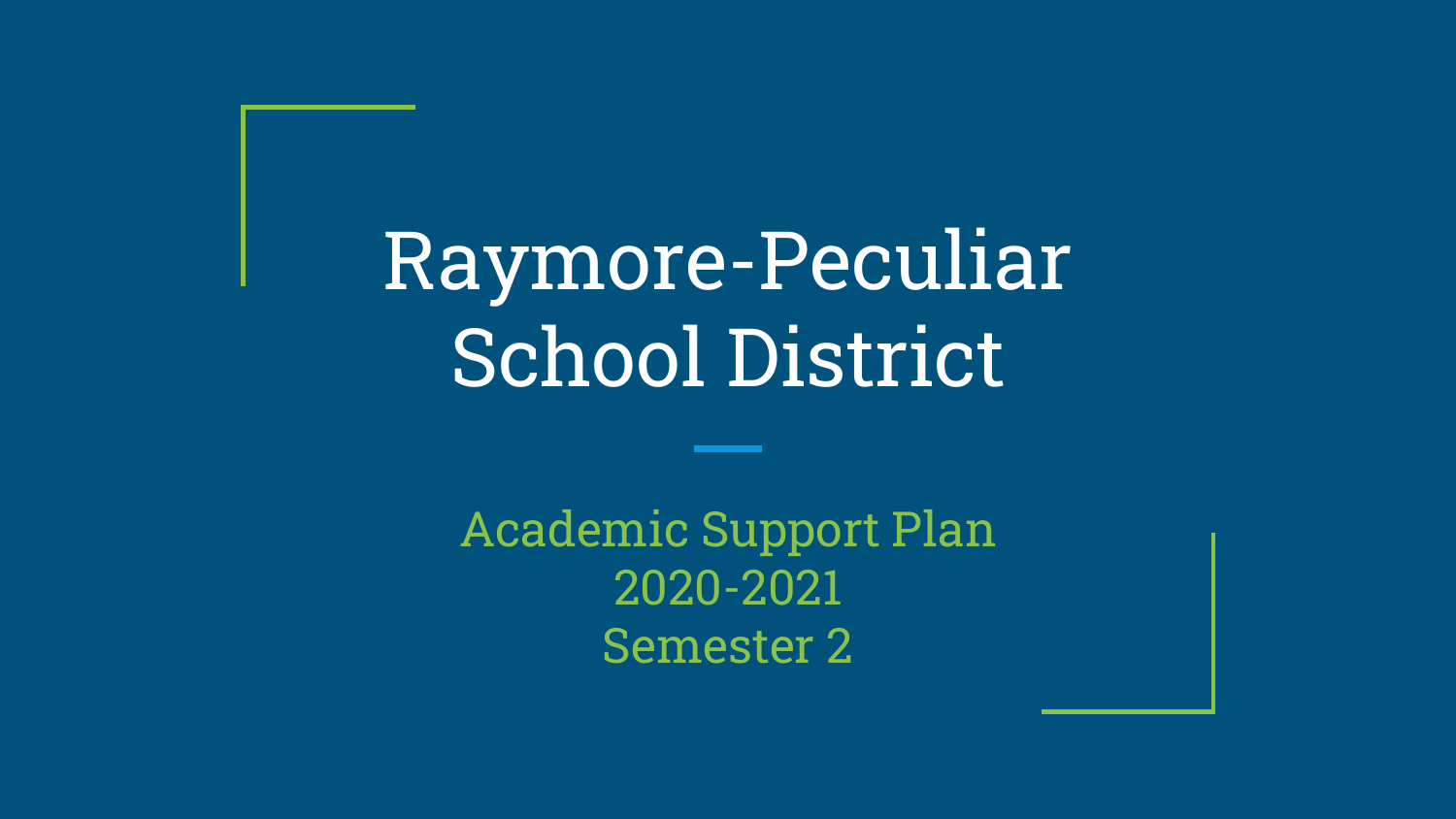# Academic Concerns Overview

- Scores by total grades assigned are a good indicator of overall student success
- RPHS
	- 2019 RPHS Progress 2 38.1% Scores reported as an A 6.5% Scores reported as an F
	- 2020 RPHS Progress 2 33.3% Scores reported as an A 16.8% Scores reported as an F
	- 2020 Virtual Progress 2 24.3% Scores reported as an A 40.4% Scores reported as an F
- 

#### ● EMS & SMS

- 2019 MS Term 1 73.2% Scores reported as an A 3.6% Scores reported as an F
- 2020 MS Term 1 42.8% Scores reported as an A 10.4% Scores reported as an F
- 2020 Virtual Term 1 26.3% Scores reported as an A 21.3% Scores reported as an F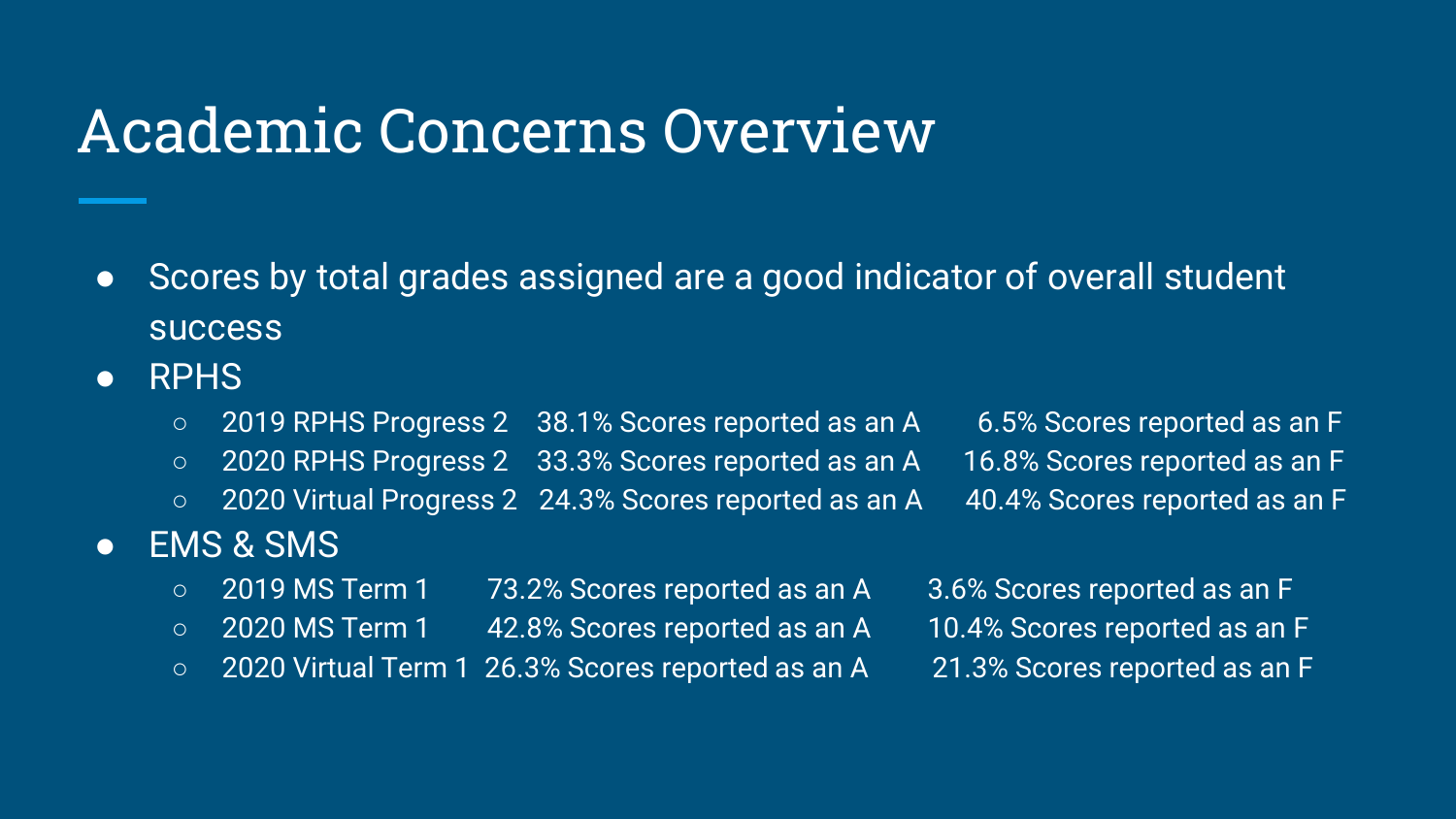### Middle School Academic Support Efforts

- Additional grade checks and communication
	- Weekly
- Admin Google Meet options on Fridays, or throughout the week, to walk parents and students through Canvas and virtual schooling components.
- One-on-one Google Meet virtual tutoring, during the school day and on Fridays with Learning Lab teacher
- Virtual and In-Person tutoring (PAWs)
	- Smaller groups of students and extremely focused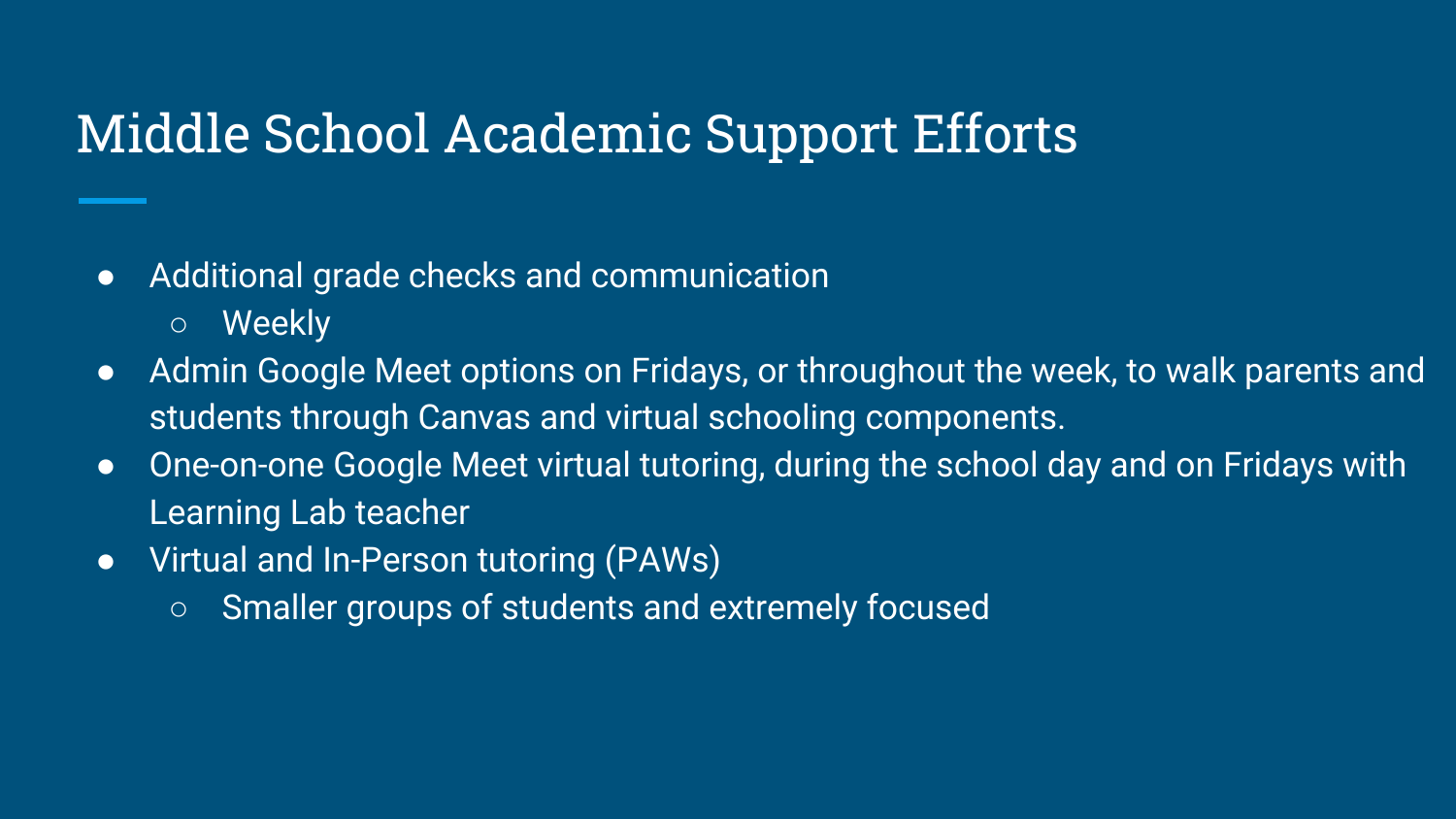## Middle School Academic Support Efforts-continued

#### ● Focused Intervention Time

- Husky Huddle and Wolf Pack Time (targeted effort to support struggling students during the school day)
- Schedule adjustments for struggling students
	- Academic Intervention Class instead of an elective
		- Complete missing work
		- Work on executive functioning skills (planning/organizing/time management)
- In-Person Friday Intervention
	- Team based Friday intervention for students with multiple failing grades
	- Begins Friday Jan. 29th
	- Approximately 3 hours per Friday
	- Transportation and lunch are provided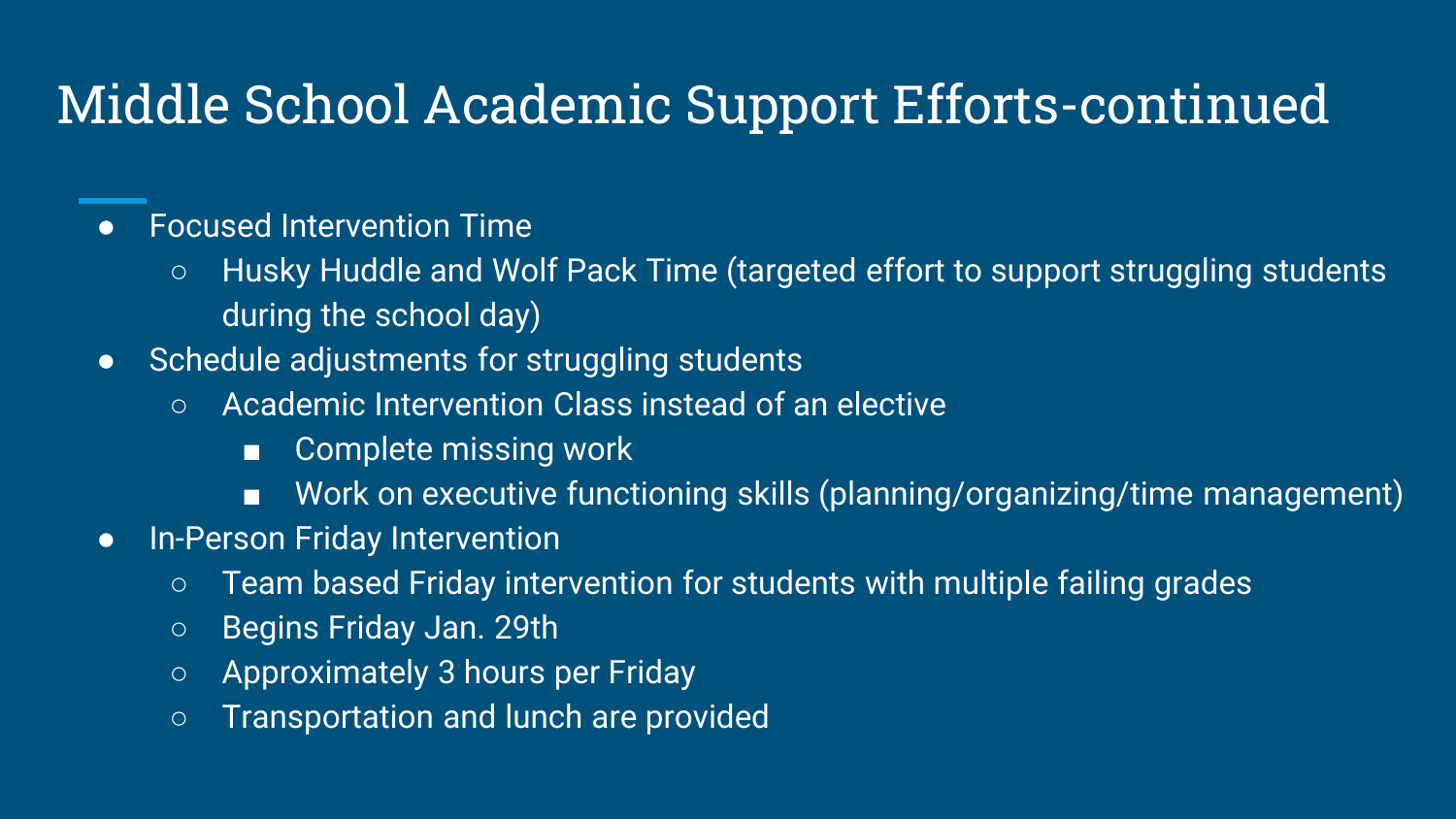## High School Academic Support Efforts

- Increased advisory grade checks and increased parent communication when students are not participating on virtual days.
- In-Person and Virtual Tutoring (Freshman only)
- In-Person Friday Intervention
	- Team based Friday intervention for students with multiple failing grades
		- Freshmen based
		- Senior based
	- Begins Friday Jan. 29th
	- Approximately 3 hours per Friday
	- Transportation and lunch are provided
- Senior Drive Project students are also working with staff on remediation effort plans for second semester